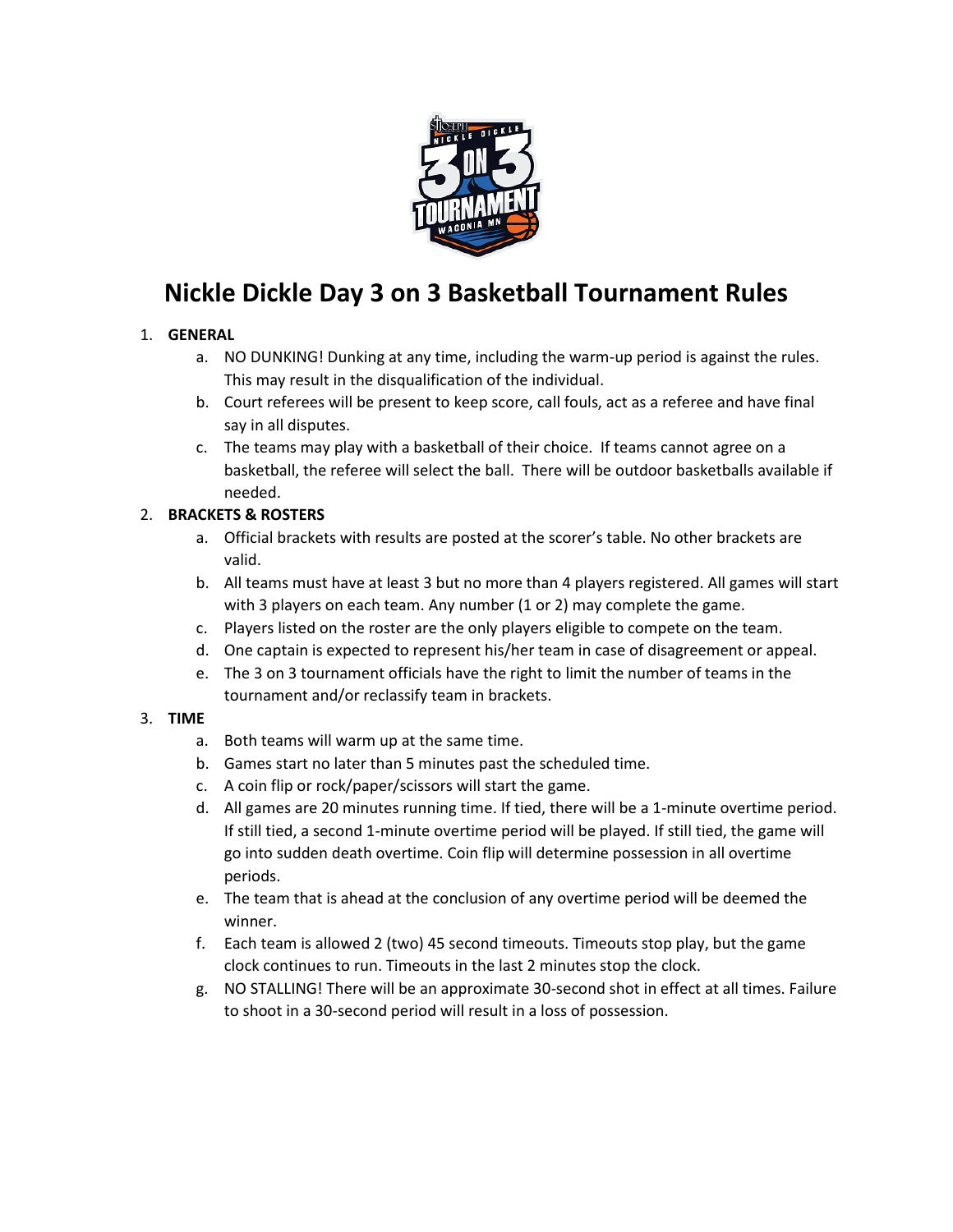#### 4. **SCORING**

- a. All games under 20 minutes are to 15 points, must win by 2.
- b. All baskets count as one point except for shots made from behind the two-point line.
- c. Shots made from behind the two-point line count as two points. Both feet must be completely behind the two-point line for the basket to count as two points.

## 5. **FOULS**

- a. No unnecessary roughness.
- b. Fouls will be called by the court referee.
- c. Free throws are not awarded on fouls until a team commits their 7th foul. If a team commits a 7th foul in one game, the opposing team will earn one free throw. It is NOT a live free throw. If the free throw is made, the team that committed the foul takes possession of the ball at the top of the key. If the free throw is missed, the team that shot the free through maintains possession at the top of the key.
- d. All free throws are worth one point unless the shooter is fouled in the act of shooting a two-pointer. In that specific case the player shoots a no-pressure free throw worth two points.
- e. If a player is fouled in the act of shooting and makes the shot (7th foul or after), a nopressure free throw is awarded.
- f. If unnecessary or excessive fouls continue, the referee may impose a technical foul. Technical fouls will be 2 points and possession of the ball.
- g. Under no circumstances will the tournament tolerate rough play and/or abusive language. Players displaying this type of behavior will be assessed a technical foul and/or dismissed from a game and/or the tournament.

#### 6. **POSSESSION & SUBSTITUTION**

- a. The ball changes possession after a score.
- b. The ball must be taken back to beyond the two-point line after a score or a change of possession. Failure to take the ball back beyond the two-point line will result in loss of possession and any points scored during that possession.
- c. After fouls or ball out-of-bounds, the ball will be checked at the two-point line.
- d. The ball is live off the check. Shooting, passing, and dribbling are all allowed.
- e. Jump balls go to the defense.
- f. Unlimited substitution, but only after a made basket or when the ball is not in play.